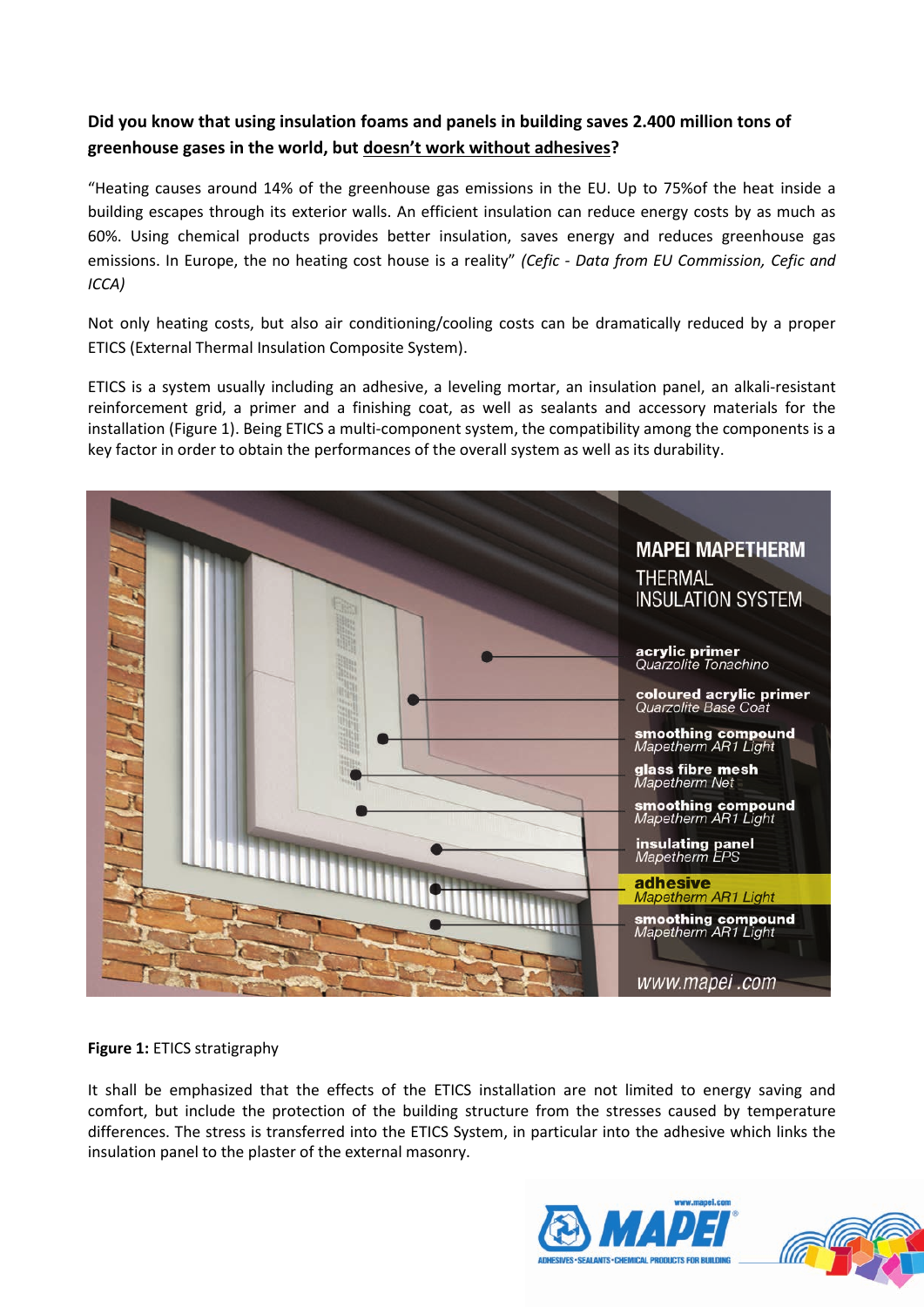To fully understand the essential role of the adhesive and its quality in ETICS, a detailed analysis of the peel and shear stress condition of the adhesive, generated by the restrained differential thermal elongations of the insulation panel, should be necessary <sup>(1)</sup>. We will try to avoid mathematics and simplify the matter.

## **Energy saving**

We report graphically the heat flux through a wall of a room maintained at 20*°C* in winter (ext. -5°C) and 22°C in summer season (ext 30°C) with and without the presence of an insulating panel 80 mm thick. The temperature profiles for both cases are reported in figures 2a and 2b.



**Figure 2:** Temperature profiles (blue line with ETICS, black line without ETICS), in a two-walls masonry

The temperature profiles clearly show that the ETICS system allows the thermal gradients to be reduced inside the walls. The reduced thermal gradient, proportional to the heat flux, highlights the beneficial effect of the ETICS on the energy saving.

This reduction leads also to mechanical benefits in terms of structural stresses in the masonry, but care must be taken on the stress on the panel and on the performance of the adhesive to fix the panel.

## **What happens to the panel?**

The installation of the ETICS System reduces the temperature gradients in the masonry, because the main temperature gradient lies inside the insulating panel

The thermal difference anyway causes a thermal distortion in the panel both in winter and in summer weather conditions. (Figure 3)



**Figure 3**: Stress in the panel due to thermal distortion

This distortion is the main reason for the stresses in the fixing system of the panels to the masonry either mechanical anchors or adhesive. But…

…in the case of mechanical fixing (typically a five anchors fixing system - Figure 4), the stress is distributed among the anchors, concentrated on the shank of the anchors, and solicits the panel with tensions often exceeding the acceptable limits for the panel integrity.